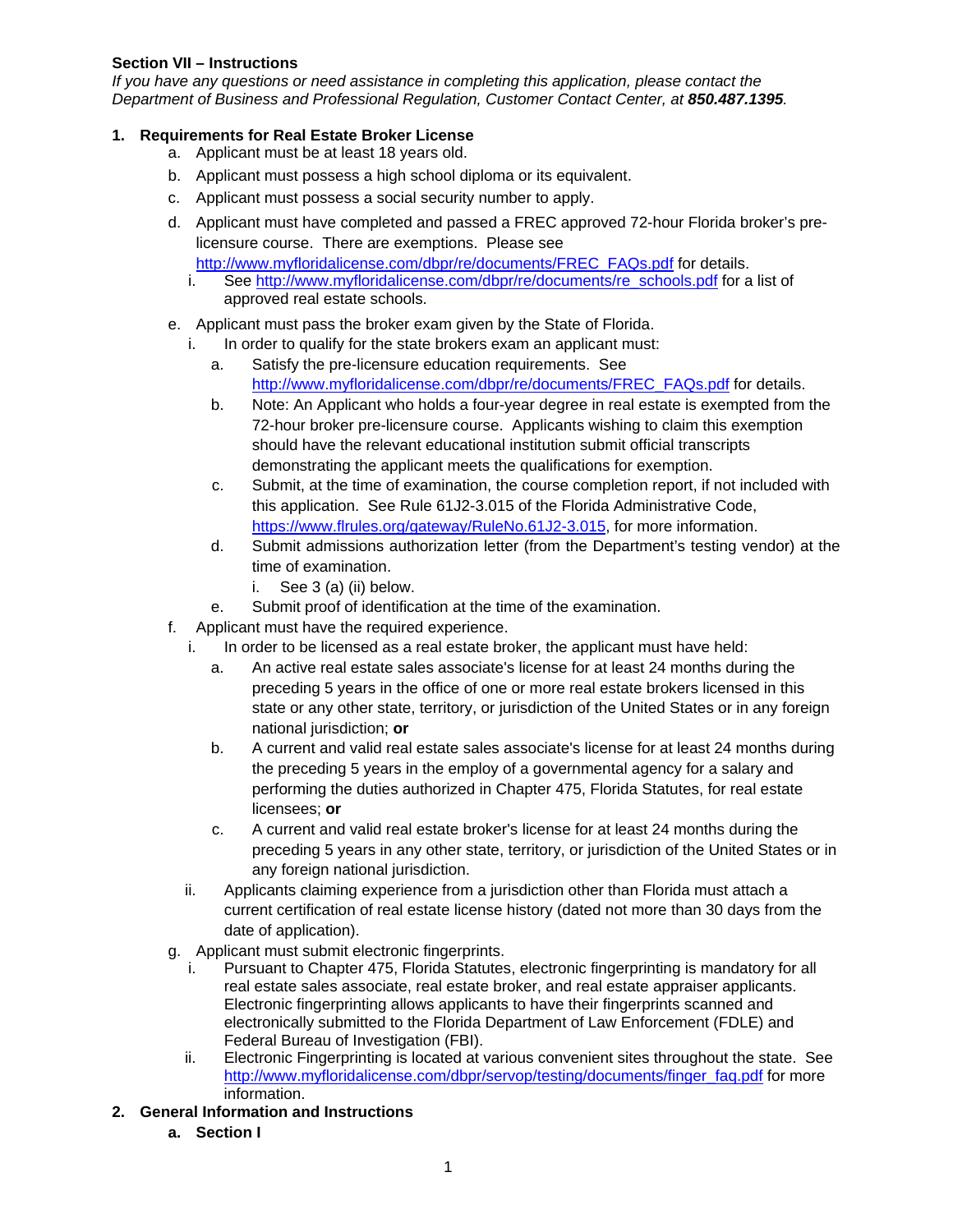- i. General Information:
	- a. Broker licensure
		- i. Applicants that do not wish to obtain broker licensure through mutual recognition or as an out of state candidate should check this box.
	- b. Mutual Recognition
		- i. Florida has mutual recognition with certain states.
		- ii. A current certification of license history from the state you are claiming as the mutual recognition state is required. The history must contain your initial license exam type, current license status, disciplinary information, and how many active months of licensure the applicant has within the preceding five years.
		- iii. Specific mutual agreement and other information can be viewed at [http://www.myfloridalicense.com/dbpr/re/mutualrecognition.html.](http://www.myfloridalicense.com/dbpr/re/mutualrecognition.html)
	- c. Out of State Applicants
		- i. Out of state applicants will be required to successfully complete the Florida broker exam.
		- ii. A current certification of license history from the state you are claiming as the mutual recognition state is required. The history must contain your initial license exam type, current license status, disciplinary information, and how many active months of licensure the applicant has within the preceding five years.
		- iii. Any applicant who is not a resident of Florida shall complete the Irrevocable Consent to Service section of this application. Section 475.180(2)(a), F.S.
- ii. Check the appropriate box.

# **b. Section II**

- i. Fill out each section completely.
- ii. In the Full Legal Name section, applicants must use the name as it appears on his or her social security card. Do not use nicknames or initials.
- iii. Applicants must furnish at least one physical address i.e., not a P.O. Box.
- **c. Sections III (a), (b), and (c)** 
	- i. Question 1:
		- a. If you answer "yes" to this question, you must complete Section III (b) [*make additional copies as necessary*] of the application and provide a copy of the arrest report, copies of the disposition or final order(s), and documentation proving all sanctions have been served and satisfied. **You must supply this documentation for each occurrence.** If you are unable to supply this documentation, a certified statement from the clerk of court for the relevant jurisdiction stating the status of records is required.
		- b. If you are still on probation, you must supply a letter from your probation officer, on official letterhead, stating the status of your probation.
	- ii. Question 2:
		- a. If you answer "yes" to this question, you must complete Section III (b) [*make additional copies as necessary*] of the application and provide a copy of the judgment or decree. You must also supply documentation proving all sanctions have been served and satisfied, or if not, stating the current status of any proceedings.
	- iii. Question 3:
		- a. If you answer "yes" to this question, you must complete Section III (c) [*make additional copies as necessary*] of the application and supply copies of documentation explaining the denial or pending action.
	- iv. Question 4:
		- a. If you answer "yes" to this question, you must complete Section III (c) [*make additional copies as necessary*] of the application and supply copies of the order(s) showing the disciplinary action taken against the license, or documentation showing the status of the pending action.

#### **d. Section IV**

- i. Check all applicable boxes.
- ii. If you wish to take the examination in Spanish, see <http://www.myfloridalicense.com/dbpr/re/LicensureInformation.html> for more information.
- iii. NOTE: If you have a disability and require special accommodations in taking this